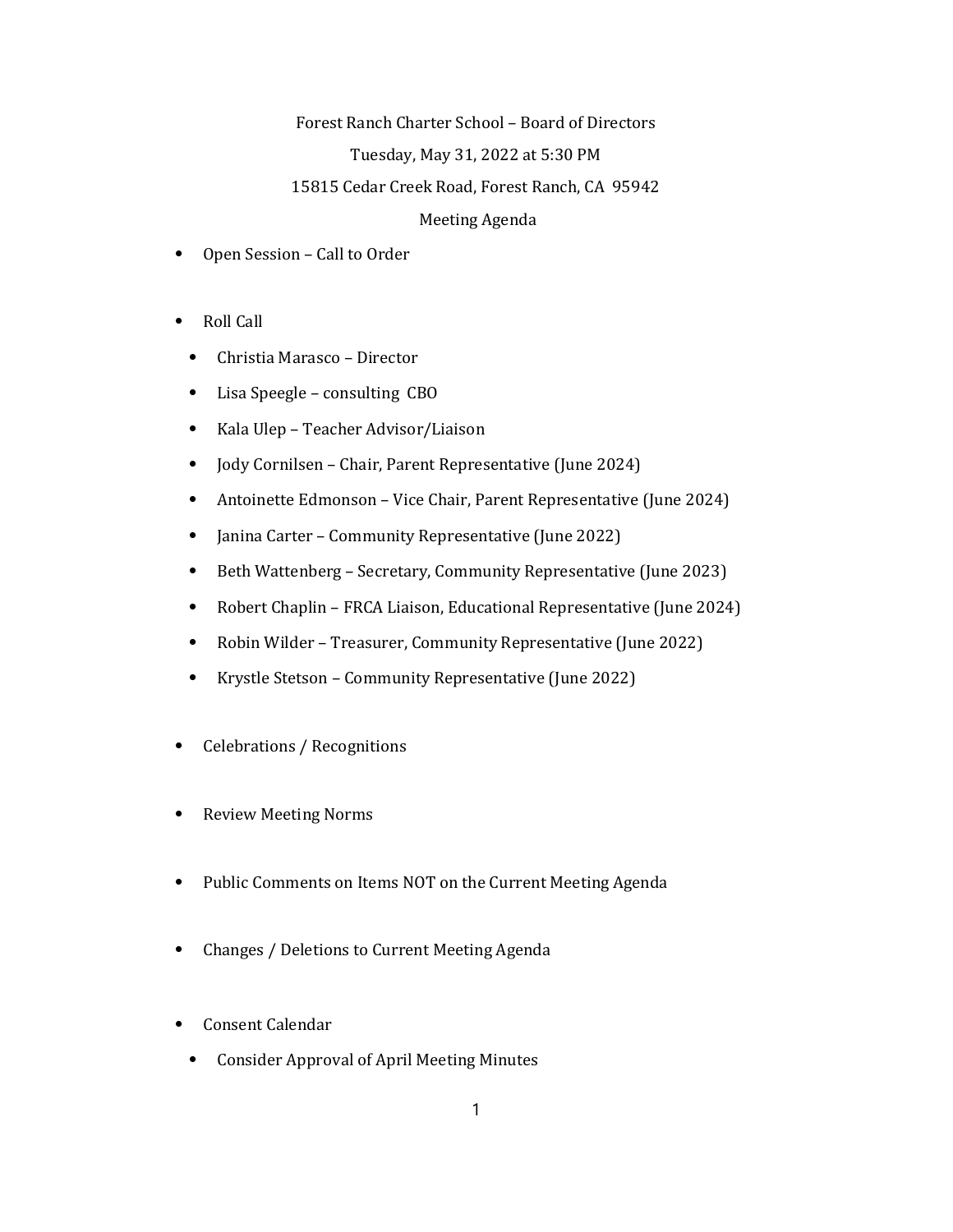- ⦁ Consider Approval of April Financials
- ⦁ Consider Approval of Informational Tax Return
- ⦁ Consider Approval of Charter Safe Contract Renewal for the 2022-23
- ⦁ Consider Approval of updated Budget and Governance Policies
- ⦁ Consider Approval of Use of MTSS Funds for Summer Training
- ⦁ Discussion/Action Calendar
	- ⦁ Consider Approval of 2022-23 Hourly, Admin and Teacher Pay Scales
	- ⦁ Discuss and Consider Approval of 2022-23 Teacher Contracts
	- ⦁ Discuss and Consider Approval of Parent and Student Survey review
	- ⦁ Discuss and Consider Approval of Timeline for LCAP approval and addition of June Bd. Meeting
	- ⦁ Discuss and Consider Approval of Upcoming Measure K projects and new Measure K Rep.
	- ⦁ Discuss and Consider Approval of new Maintenance Job Description, Pay Rate and Hours
	- ⦁ Discuss and Consider Approval of new interim Expanded Learning Coordinator position
- ⦁ Announcements of Item to Be Discussed in Closed Session
	- a. Public Employee Performance Evaluation (54957), Executive Director
- 10. Public Comments on Item to be Discussed in Closed Session
- 11. Closed Session Called to Order
- 12. Announcement of Action Taken During Closed Session, Public Session Resumed a. Public Employee

Performance Evaluation (54957), Executive Director

- ⦁ Reports and Presentations
	- ⦁ Director Report
		- ⦁ Enrollment: